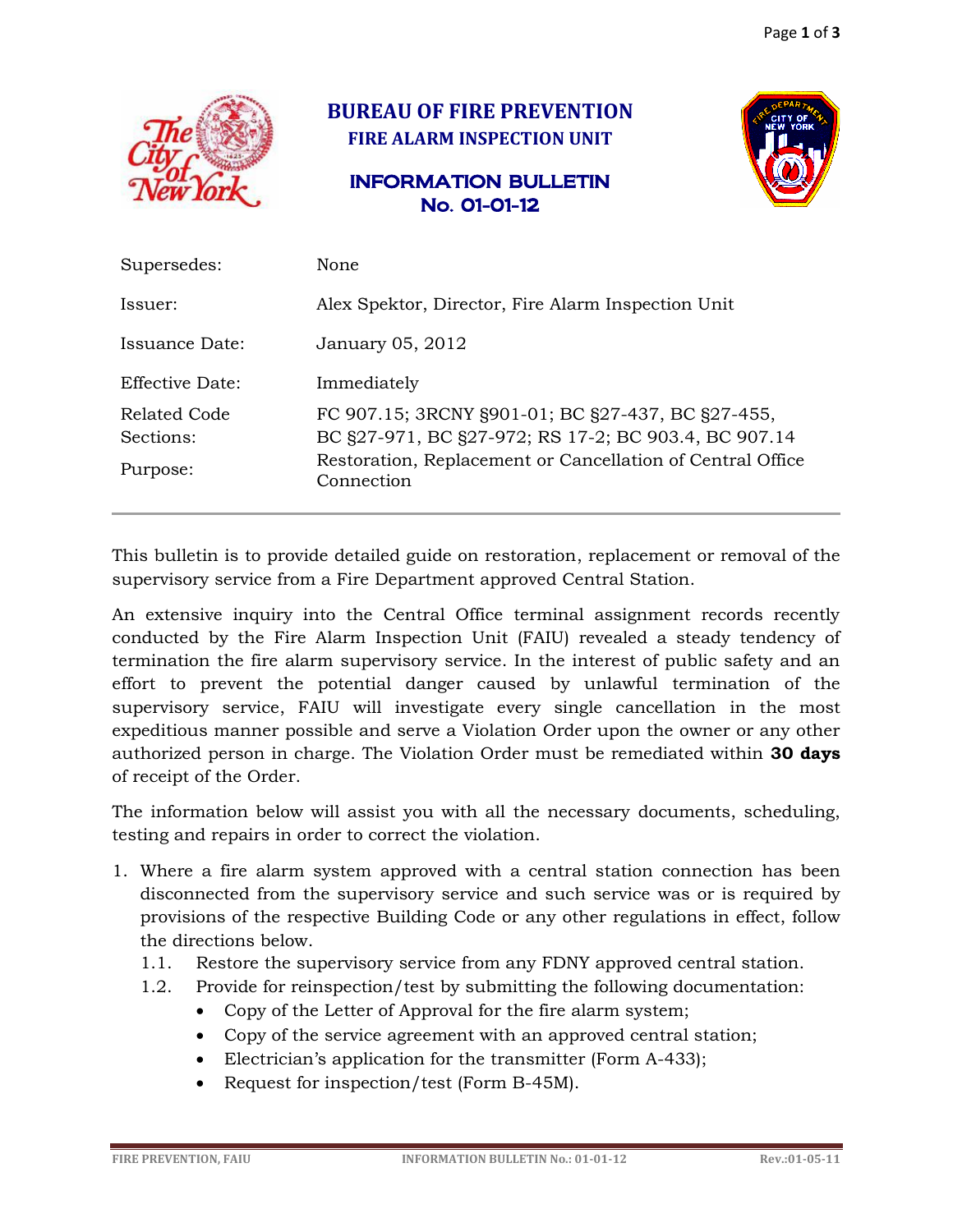- 2. To legalize removal of the supervisory service from an existing fire alarm system approved with a central station connection that had not been mandated by the 1968 Building Code and prior codes or any other regulations in effect, follow the directions below.
	- 2.1. Remove the transmitter and all associated attributes;
	- 2.2. Provide for reinspection/test by submitting the following documentation:
		- Copy of the original Letter of Approval for the fire alarm system;
		- Electrician's application for removal of the transmitter (Form A-433);
		- Request for inspection/test (Form B-45M).

A Letter of Approval indicating a local fire alarm system with no Central Office connection will be issued if the field inspection validates the legitimacy of removal.

- 3. Where there is a changeover in the supervisory central stations and/or replacement of the automatic telephone-dialing equipment, follow the directions below.
	- 3.1. Provide for reinspection/test by submitting the following documentation:
		- Copy of the original Letter of Approval for the fire alarm system;
		- Copy of the service agreement with an approved central station;
		- Electrician's application for the transmitter (Form A-433);
		- Request for inspection/test (Form B-45M).
- 4. Where modification of the supervisory service to an existing approved sprinkler monitoring system includes replacement of the McCulloh transmitter, follow the directions below.
	- 4.1. Provide for reinspection/test by submitting the following documentation:
		- Copy of the Letter of Approval;
		- MEA acceptance for use of the transmitter as a fire alarm control panel;
		- Copy of the service agreement with an approved central station;
		- Electrician's application for the transmitter (Form A-433);
		- Request for inspection/test (Form B-45M).

Upon successful completion of the inspection/test FAIU will issue the Letter of Approval.

- 5. Where modification of the supervisory service to an existing unapproved sprinkler monitoring system includes replacement of the McCulloh transmitter, follow the directions below.
	- 5.1. Provide for reinspection/test by submitting the following documentation:
		- A valid copy of the Certificate of Occupancy;
		- MEA acceptance for use of the transmitter as a fire alarm control panel;
		- As-built drawing(s) of the sprinkler monitoring system;
		- Copy of the service agreement with an approved central station;
		- Electrician's application for the entire installation (Form A-433);
		- Request for inspection/test (Form B-45M).

Upon successful completion of the inspection/test FAIU will issue the Letter of Approval.